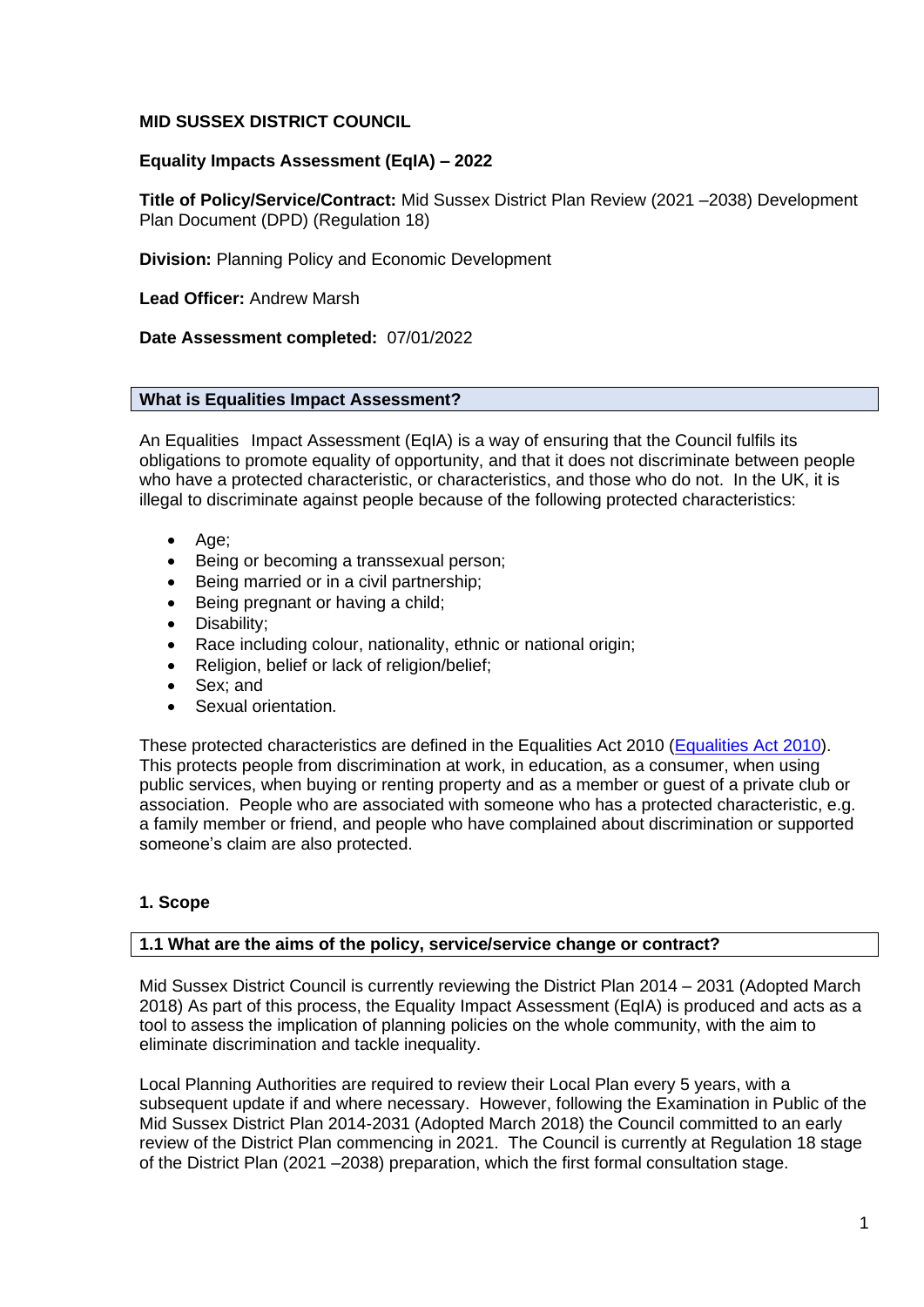The Local Plan is being prepared under the terms of the 2004 Planning and Compulsory Purchase Act and will provide a strategic planning framework for the District, guiding development to 2038. The Local Plan is the key strategic planning document, and performs the following functions for the area of Mid Sussex outside of the South Downs National Park:

- Defines a spatial vision for Mid Sussex to 2038;
- Sets out a number of objectives to achieve the vision;
- Sets out a spatial development strategy to meet these objectives;
- Sets out strategic policies to guide and control the overall scale, type and location of new development and infrastructure investment and;
- Indicates the numbers and locations of new homes to be built over the plan period and;
- Provides policies which guide the determination of planning allocations.

The review of the District Plan policies will result in the following status of each policy:

- policies that remain 'in-date' and will not require amendment
- policies that require minor update rather than a full review; and
- Policies that require a full review
- new policies to supplement existing policies

# **1.2 Purpose of the EqIA**

The purpose of this EqIA report is to enable a transparent decision making process. It informs public consultation and assesses the draft policies within the District Local Plan 2021-2038 (Regulation 18) to ensure that they do not discriminate against particular people or groups. This report considers the likely impact of the Local Plan's Vision, Objectives and Policies on the nine Protected Characteristic groups identified within the Equality Act 2010.

An EqIA will be published alongside each stage of public consultation of drafting of the Local Plan. Following close of consultation, responses will be reviewed by Council officers and any issues raised that may impact on equality and fairness will be assessed and where necessary actioned or mitigation measures put in place through later stages of Local Plan production.

## **1.3 Who does the service/policy/contract affect? Who are the main customers (internal or external)?**

Regulation 18 of the Local Plan preparation sets out specific bodies or persons that a local planning authority must notify and invite representations from in developing its Local Plan. The DPD will be published for six weeks consultation to allow members of the public, Town or Parish Councils, Statutory bodies and other interested stakeholders and organisations to provide any comments to assist in the preparation of the document.

The draft policies contained within the DPD have the potential to affect current and future residents, workers and visitors to Mid Sussex and also those nearby, who are outside the administrative boundaries of the District but may still be impacted by planning policies in Mid Sussex.

The main customers of the DPD are expected to be:

- Council Officers;
- Members of the public;
- District, Town and Parish Councillors;
- Those involved in the development industry such as developers, landowners, agents;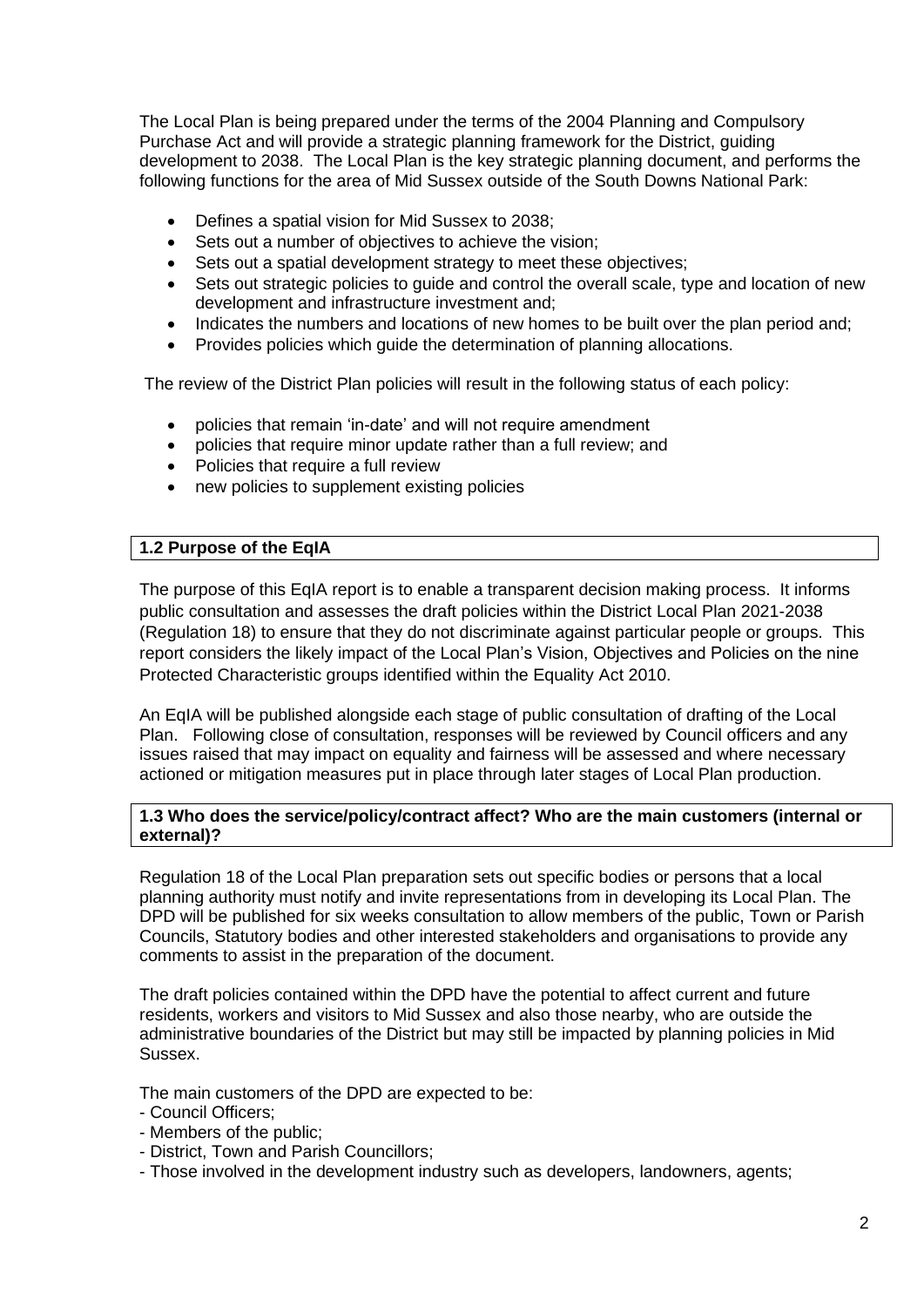- Organisations and individuals that provide services to residents and organisations;
- Organisations and individuals that represent groups of people.

## **1.4. What equality information is available, including any evidence from engagement and analysis of use of services?**

In the adopted Mid Sussex District Council Statement of Community Involvement (SCI) (2019), the Council commits to 'front load' consultation activity, to identify potential issues and options. Stakeholder engagement is being sought from the very start of the process of producing the DPD. This work assists in the formulation of policies and informs and updates the evidence base.

Engagement with stakeholders is vital and has already commenced. Engagement will continue throughout each stage of producing the DPD, including:

- Town and Parish Council briefings
- A Developers Liaison Group, which includes representatives from across the development industry, was also established and consulted in relation to the SHELAA and methodology for site selection.
- Neighbouring Local Authorities and County Authorities; The District Council will seek to enter into Statements of Common Ground (SoCGs) with neighbouring authorities.
- External organisations, such as the High Weald AONB Unit. It is the Council's intention to invite relevant public bodies to enter into SoCGs.
- Consulting other statutory consultees, such as Historic England, the Environment Agency and Natural England.

There has also been extensive engagement with internal MSDC officers, including:

- Officers from both Planning Policy and Economic Development, and Development Management;
- Urban Designer;
- Sustainability Officer;
- Heritage Officer;
- Tree Officer;
- Housing Services;
- Waste and Outdoor Services:
- Community Services, Policy and Performance.

In order to support the review of the District Plan the evidence base has been updated. This includes commissioning of specialist studies to assess whether an update is required, and if so, to establish new requirements. The following studies have informed production of this updated District Plan:

- **Strategic Housing Market Assessment (SHMA) –** to establish the district's housing need, including affordable housing and older persons' accommodation and inform the need for potential site allocations
- **Gypsy and Traveller Accommodation Assessment (GTAA) –** to establish the district's need for Gypsy and Traveller pitches and inform the need for potential site allocations
- **Economic Growth Assessment (EGA) –** to establish needs for office, industrial and storage and distribution uses and inform the need for potential site allocations
- **Retail and Town Centre Study** to establish requirements for retail, leisure and town centre uses and to inform the need for potential site allocations
- **Transport Study –** to assess potential site allocations for their impact on the transport network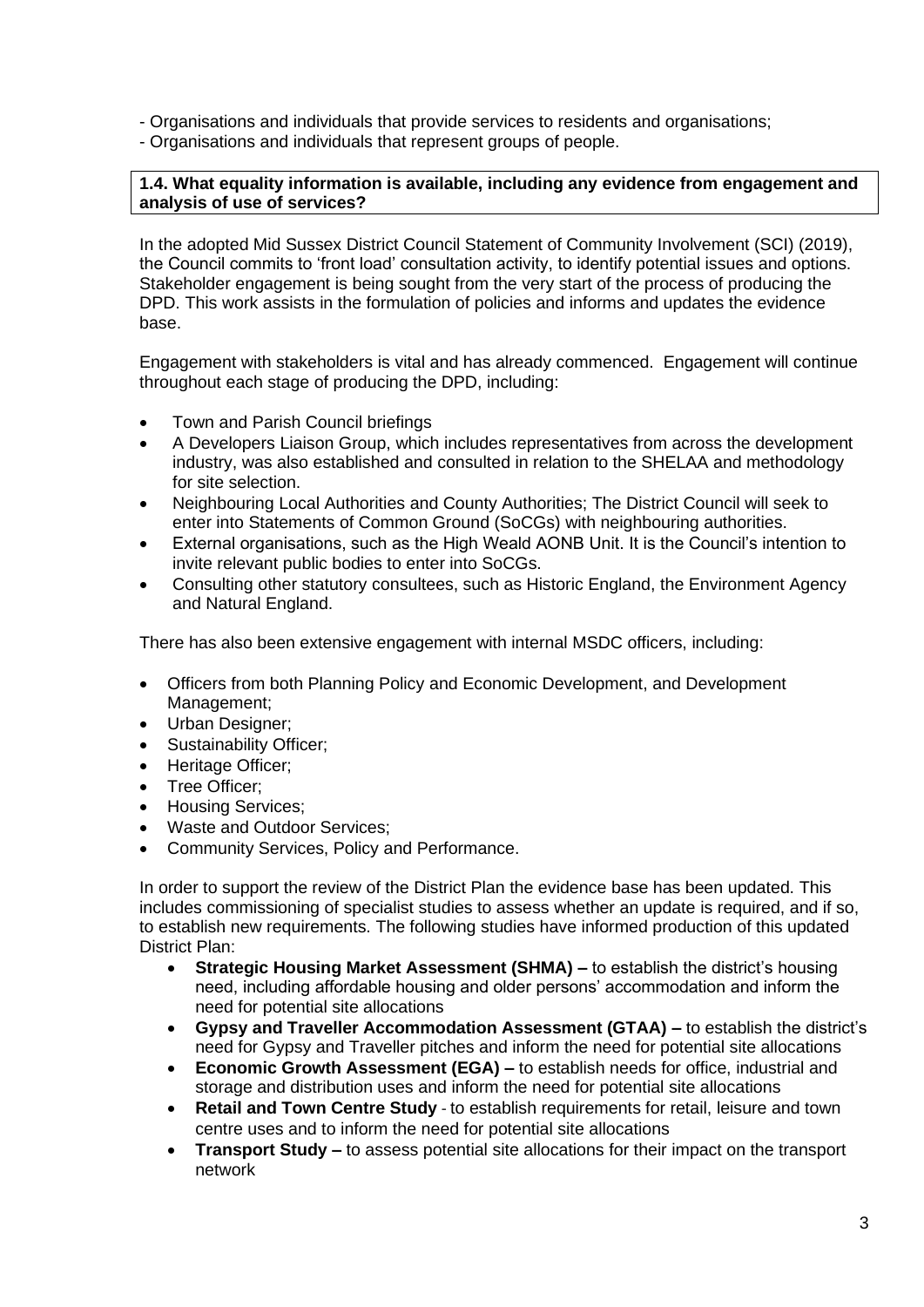- **Air Quality –** to assess the impacts of additional traffic movements on Ashdown Forest SAC/SPA and Stonepound Crossroads AQMA
- **Water Cycle Study** to assess the potential issues relating to future development and the impacts on water supply, wastewater collection and treatment and water quality.
- **Viability Assessment -** to assess the implications of the Plan on viability of development, to confirm Plan is deliverable in viability terms**.**
- **Sustainability Appraisal (SA) –** a legal requirement, to appraise options for strategy, policies and sites against sustainability criteria and assess impacts on social, environmental and economic objectives
- **Habitats Regulations Assessment (HRA) –** a legal requirement to test whether a plan could significantly harm the designated features of a European site; for the District Plan this relates to Ashdown Forest SAC/SPA.

Updates of the above and additional specialist studies may be commissioned as the plan progresses to review and inform each iteration of plan review.

**1.5 What does this information tell us about the equality issues associated with the service and implications for the protected groups?**

Consultation with a variety of groups and interested parties ensures a broad range of opinions have input into the production of the DPD from an early stage. Representations made during each stage of public consultation will be reviewed to ensure that any equality issues raised are appropriately considered and resolved where necessary.

Consultation will be open to all and seeks to inform and receive comment from the widest possible range of people, including the protected groups, by using a variety of consultation methods.

More information on the consultation will be available in the Community Involvement Plan which accompanies the DPD. This document will detail how and when the consultation will be undertaken. Importantly, the Community Involvement Plan will be informed by the findings of the following assessment to ensure there are no barriers preventing the involvement of protected groups, and where necessary, provision is made to support involvement.

## **1.6 Are contractors or partnerships used to deliver the service?** No

If No go to section 2.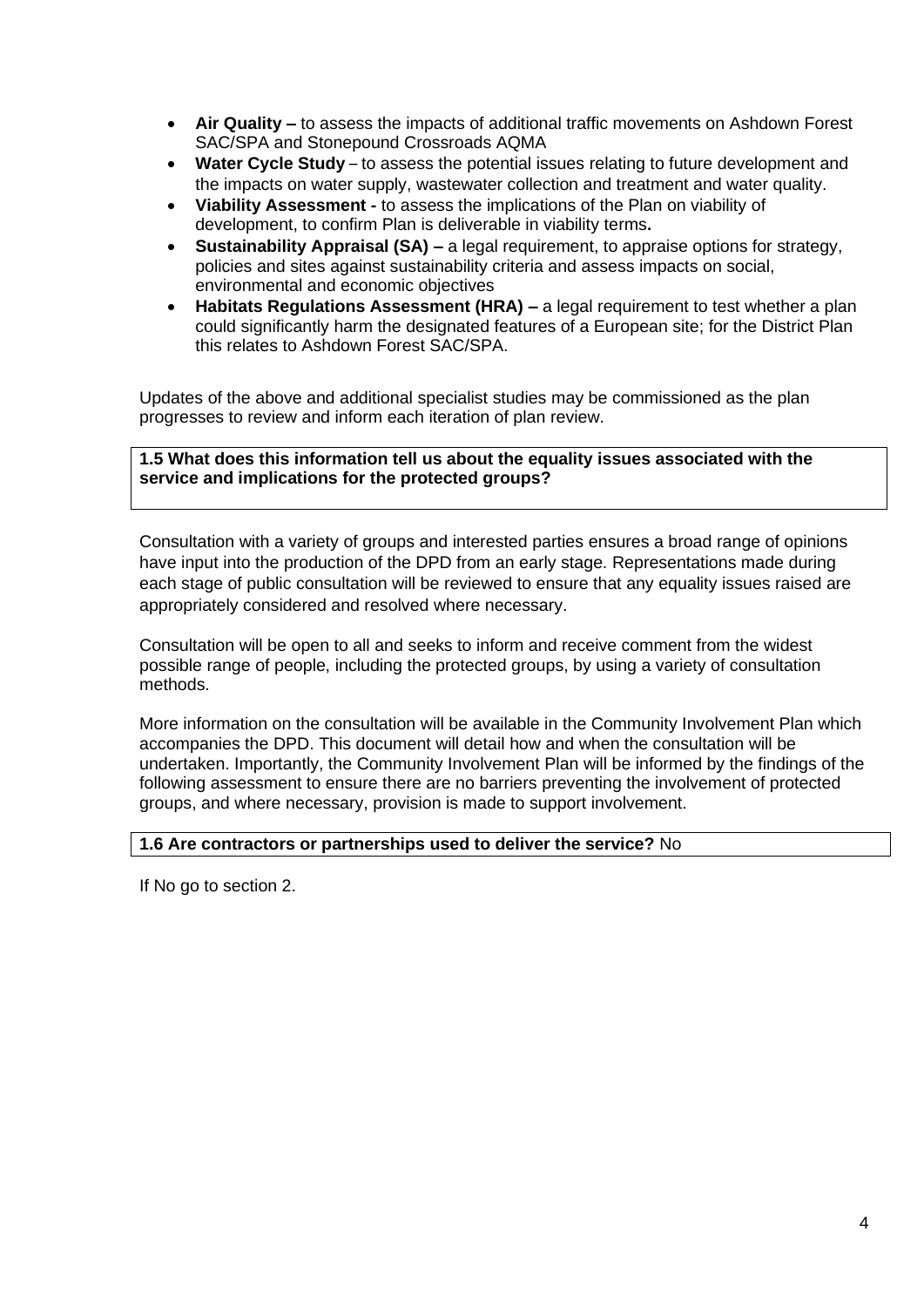## **2. Assessment of Impacts: Analysis and Action Planning**

This assessment considers the impact of both the proposed content of the DPD and the upcoming consultation. Opportunities have been identified, where it is anticipated that the DPD may be able to promote equality, good relations and/or address barriers to service/differential impact. The current practices and resources available for addressing the opportunities are assessed, and then where necessary, further actions are identified where the DPD may be able to take action to support the identified equalities objective.

This assessment will be reviewed, and if necessary revised, for each stage of the DPD.

The Council's vision is for Mid Sussex to be a thriving, attractive and resilient District, which is a highly sustainable and desirable place to live, work and visit. Our aim is to maintain, and where possible, improve the social, economic and environmental well-being of our District and the quality of life for all, now and in the future."

The vision is underpinned by three priority themes that promote the development of sustainable communities:

- Environment: Protecting and enhancing the natural, built, and historic environment;
- Economy: Promoting economic vitality; and
- Social: Ensuring cohesive, safe and healthy communities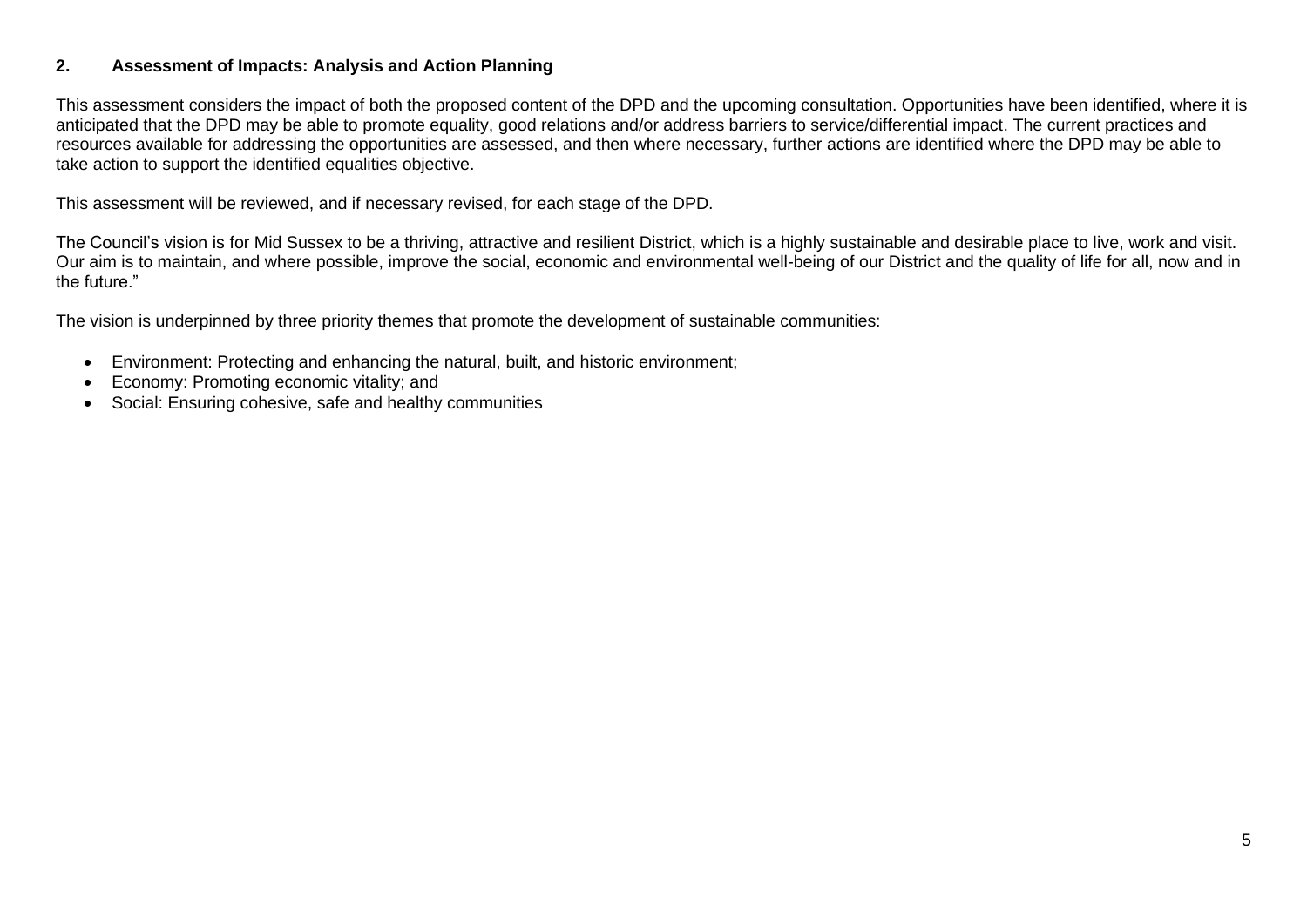| Opportunity for DPD to promote equality,<br>good relations and/or address barriers to                                             | Current action taken to address these,<br>including existing policies and                                                                   | Further actions required by the<br><b>DPD and timescales</b>                                                                                           | Lead<br><b>Officer</b> | How will impact be<br>measured                    |
|-----------------------------------------------------------------------------------------------------------------------------------|---------------------------------------------------------------------------------------------------------------------------------------------|--------------------------------------------------------------------------------------------------------------------------------------------------------|------------------------|---------------------------------------------------|
| service/differential impact                                                                                                       | consultation best practice                                                                                                                  |                                                                                                                                                        |                        |                                                   |
| The needs of different ethnic groups including white minorities, but also established white communities                           |                                                                                                                                             |                                                                                                                                                        |                        |                                                   |
| The DPD has no identified impacts upon<br>particular needs of different ethnic groups.                                            | Engagement with representative<br>organisations.                                                                                            | None identified.                                                                                                                                       |                        |                                                   |
| Note that engagement methods must be<br>responsive of potential barriers that exist for<br>those where English is not their first | A translation service is provided by the<br>Council.                                                                                        |                                                                                                                                                        |                        |                                                   |
| language.                                                                                                                         | Implementation of District Plan Draft Policy,<br>DPH33: Gypsies, Travellers and Travelling<br>Showpeople, aims to ensure that a             |                                                                                                                                                        |                        |                                                   |
|                                                                                                                                   | sufficient amount of permanent culturally<br>suitable housing for settled Gypsies,<br>Travellers and Travelling Showpeople is               |                                                                                                                                                        |                        |                                                   |
|                                                                                                                                   | delivered to meet identified needs within an<br>appropriate timescale.                                                                      |                                                                                                                                                        |                        |                                                   |
| The needs of men and women, including taking account of pregnancy and maternity                                                   |                                                                                                                                             |                                                                                                                                                        |                        |                                                   |
| The DPD has no identified impacts upon<br>particular needs of men and women.                                                      | Implementation of District Plan Draft Policy<br>Policy, DPH40: Accessibility helps meet the<br>access needs of not only older and disabled  | None identified.                                                                                                                                       |                        |                                                   |
| Note that engagement methods must be<br>accessible to those who are expecting and<br>those with very young babies to ensure that  | people, but of the whole community,<br>including parents with pushchairs.                                                                   |                                                                                                                                                        |                        |                                                   |
| this is not a barrier to engagement and to<br>ensure that they can positively input into the                                      | Consultations of all planning documents<br>aim to be open to all and accessible to                                                          |                                                                                                                                                        |                        |                                                   |
| plan-making process.                                                                                                              | pregnant women and those with young<br>children to ensure that this is not a barrier<br>to engagement; there are always multiple            |                                                                                                                                                        |                        |                                                   |
|                                                                                                                                   | ways of viewing planning documents and<br>responding to consultations. The document                                                         |                                                                                                                                                        |                        |                                                   |
|                                                                                                                                   | will be available to view digitally, on the Mid<br>Sussex District Council website, and hard<br>copies will be available to view at deposit |                                                                                                                                                        |                        |                                                   |
|                                                                                                                                   | points around the District.                                                                                                                 |                                                                                                                                                        |                        |                                                   |
| The needs of disabled people                                                                                                      |                                                                                                                                             |                                                                                                                                                        |                        |                                                   |
| To provide the policy framework to ensure:<br>- That there is adequate provision of                                               | Engagement with Access Groups.                                                                                                              | Implement DPD policies on housing<br>site allocations within the identified                                                                            | Andrew<br>Marsh        | Monitor in line with the<br><b>DPD Monitoring</b> |
| community facilities and local services, and<br>Infrastructure;                                                                   | Implementation of draft DPD policy DPH39:<br>Dwelling Space Standards seeks to set<br>minimum space standards for all dwellings             | indicative phasing period to ensure<br>development is responsive to the<br>needs of disabled people, including<br>in regards to design, accessibility, |                        | Schedule.                                         |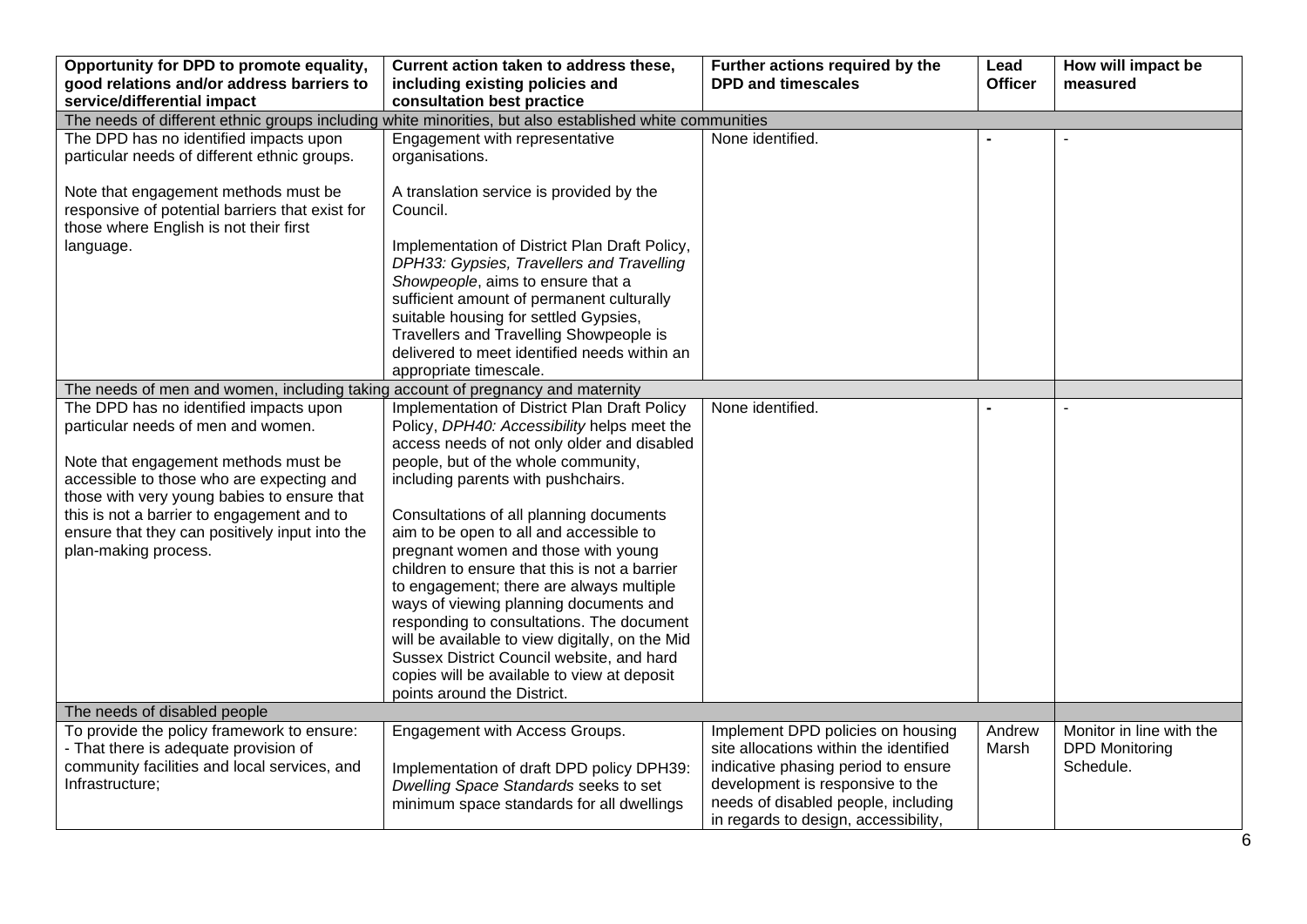| - The location and design of development is                                    | to ensure that the floor area of new homes                                       | transport, community facilities and |                          |
|--------------------------------------------------------------------------------|----------------------------------------------------------------------------------|-------------------------------------|--------------------------|
| accessible to all including open spaces, the                                   | and associated storage space is sufficient                                       | local services, infrastructure and  |                          |
| public realm and transport infrastructure.                                     | in size to secure a satisfactory standard of                                     | housing mix.                        |                          |
|                                                                                | accommodation for their residents.                                               |                                     |                          |
| Note that engagement methods must be                                           |                                                                                  |                                     |                          |
| accessible to disabled people to ensure that                                   | Implementation of existing District Plan                                         |                                     |                          |
| disability is not a barrier to engagement.                                     | policies on design, accessibility, transport,                                    |                                     |                          |
|                                                                                | community facilities and local services,                                         |                                     |                          |
|                                                                                | infrastructure and housing mix aim to<br>ensure development is responsive to the |                                     |                          |
|                                                                                | needs of disabled people.                                                        |                                     |                          |
|                                                                                |                                                                                  |                                     |                          |
|                                                                                | Implementation of existing Development                                           |                                     |                          |
|                                                                                | Infrastructure and Contributions SPD sets                                        |                                     |                          |
|                                                                                | out a requirement for accessible and                                             |                                     |                          |
|                                                                                | adaptable dwellings in both market and                                           |                                     |                          |
|                                                                                | affordable housing and identifies the                                            |                                     |                          |
|                                                                                | <b>Building Regulations standards these</b>                                      |                                     |                          |
|                                                                                | dwellings should meet.                                                           |                                     |                          |
|                                                                                | The consultation processes of all planning                                       |                                     |                          |
|                                                                                | documents aim to be open to all and                                              |                                     |                          |
|                                                                                | accessible disabled people.                                                      |                                     |                          |
|                                                                                |                                                                                  |                                     |                          |
|                                                                                | Supporting material is made available on                                         |                                     |                          |
|                                                                                | the website which is equipped with 'browse                                       |                                     |                          |
|                                                                                | aloud' for those with visual impairments.                                        |                                     |                          |
|                                                                                | Consideration given to font size and design                                      |                                     |                          |
|                                                                                | layout.                                                                          |                                     |                          |
|                                                                                |                                                                                  |                                     |                          |
|                                                                                | Documents written in plain English and                                           |                                     |                          |
|                                                                                | terminology used explained in the clearest                                       |                                     |                          |
|                                                                                | possible terms.                                                                  |                                     |                          |
|                                                                                |                                                                                  |                                     |                          |
|                                                                                | Officers are available to explain the process                                    |                                     |                          |
|                                                                                | in person, over the phone and via email.                                         |                                     |                          |
| The needs of people with a religion or belief<br>None identified at this time. | Existing District Plan policies on community                                     | None identified at this time.       |                          |
|                                                                                | facilities and local services and                                                |                                     |                          |
|                                                                                | infrastructure.                                                                  |                                     |                          |
| The needs of gay men, lesbians, bisexuals and heterosexual people              |                                                                                  |                                     |                          |
| None identified at this time.                                                  | None identified at this time.                                                    | None identified at this time.       | $\overline{\phantom{a}}$ |
|                                                                                |                                                                                  |                                     | 7                        |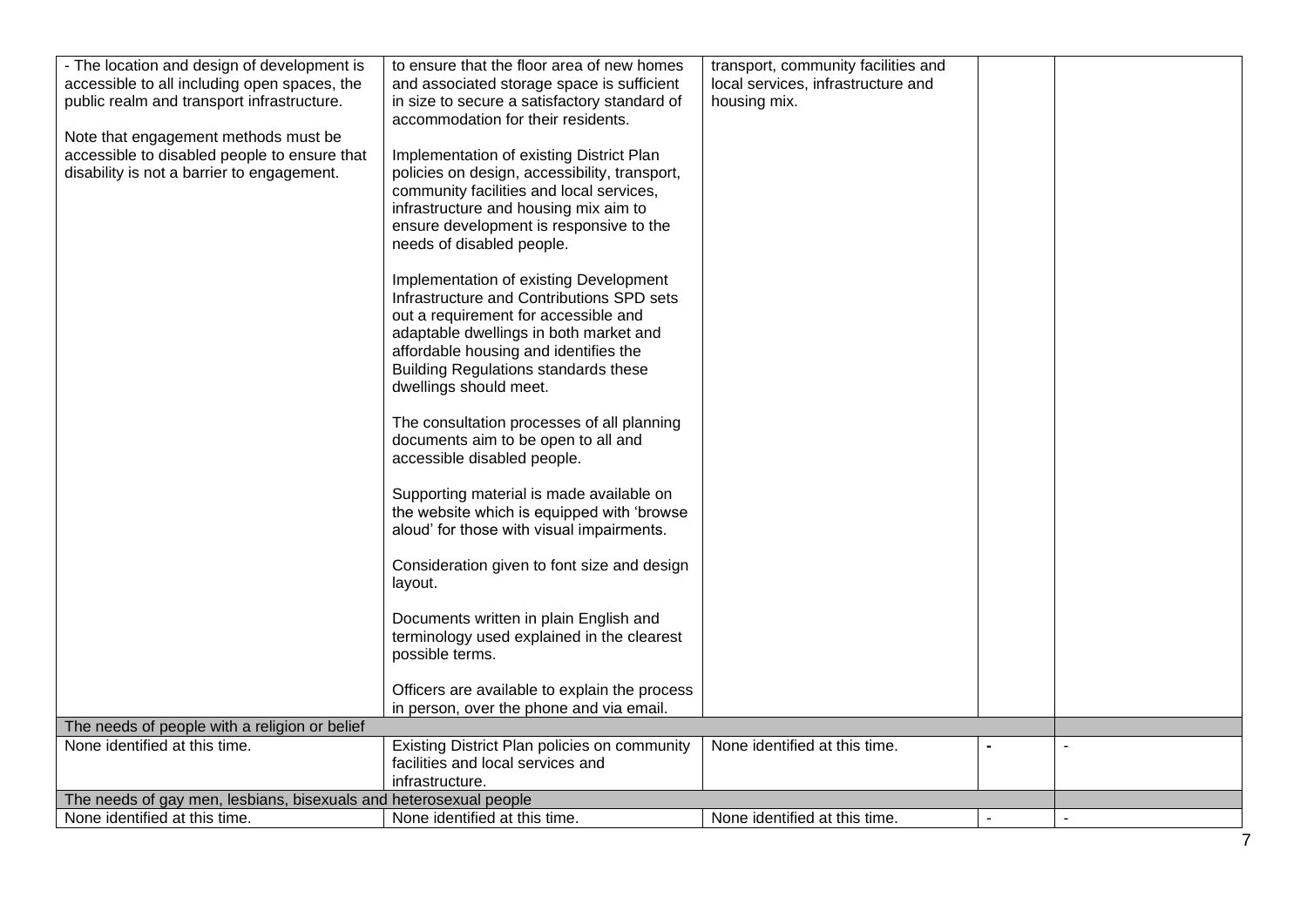| Issues from marriage and civil partnership                                                                                                                                                                                                                                                                                                                                                                                                                                                                                                                                                                                                                                                                                                                                                                                                                                                                                                                                                                                                                        |                                                                                                                                                                                                                                                                                                                                                                                                                                                                                                                                                                                                                                                                                                                                                                                                                                                                                                                                                                                                                                                                                                                                                                                                                                                                                                                        |                                                                                                                                                                                                                                                                                                                                         |                 |                                                                |
|-------------------------------------------------------------------------------------------------------------------------------------------------------------------------------------------------------------------------------------------------------------------------------------------------------------------------------------------------------------------------------------------------------------------------------------------------------------------------------------------------------------------------------------------------------------------------------------------------------------------------------------------------------------------------------------------------------------------------------------------------------------------------------------------------------------------------------------------------------------------------------------------------------------------------------------------------------------------------------------------------------------------------------------------------------------------|------------------------------------------------------------------------------------------------------------------------------------------------------------------------------------------------------------------------------------------------------------------------------------------------------------------------------------------------------------------------------------------------------------------------------------------------------------------------------------------------------------------------------------------------------------------------------------------------------------------------------------------------------------------------------------------------------------------------------------------------------------------------------------------------------------------------------------------------------------------------------------------------------------------------------------------------------------------------------------------------------------------------------------------------------------------------------------------------------------------------------------------------------------------------------------------------------------------------------------------------------------------------------------------------------------------------|-----------------------------------------------------------------------------------------------------------------------------------------------------------------------------------------------------------------------------------------------------------------------------------------------------------------------------------------|-----------------|----------------------------------------------------------------|
| None identified at this time.                                                                                                                                                                                                                                                                                                                                                                                                                                                                                                                                                                                                                                                                                                                                                                                                                                                                                                                                                                                                                                     | None identified at this time.                                                                                                                                                                                                                                                                                                                                                                                                                                                                                                                                                                                                                                                                                                                                                                                                                                                                                                                                                                                                                                                                                                                                                                                                                                                                                          | None identified at this time.                                                                                                                                                                                                                                                                                                           |                 |                                                                |
| The needs of different age groups, for example older and younger people                                                                                                                                                                                                                                                                                                                                                                                                                                                                                                                                                                                                                                                                                                                                                                                                                                                                                                                                                                                           |                                                                                                                                                                                                                                                                                                                                                                                                                                                                                                                                                                                                                                                                                                                                                                                                                                                                                                                                                                                                                                                                                                                                                                                                                                                                                                                        |                                                                                                                                                                                                                                                                                                                                         |                 |                                                                |
| To provide the policy framework to ensure:<br>- A suitable housing offer is provided,<br>including affordable housing, particularly in<br>rural locations, to enable people to continue<br>to live in suitable accommodation in their<br>locality. For instance, there are barriers to<br>younger people getting on the housing<br>ladder and to older people who cannot<br>'downsize' and/or move into more suitable<br>local accommodation.<br>- That there is adequate provision of<br>community facilities and local services, and<br>infrastructure.<br>- That the location and design of<br>development is accessible to all including<br>open spaces, the public realm and transport<br>infrastructure.<br>- The provision or improvement of<br>community facilities and local services.<br>Note that different age groups may engage<br>with the consultation process in different<br>ways. Consideration should be given to<br>engaging with people of different age groups<br>to ensure that they can positively input into<br>the plan-making process. | Engagement with representative<br>organisations.<br>To ensure that a sufficient amount of older<br>persons' housing and specialist<br>accommodation is delivered to meet<br>identified needs, the older persons'<br>accommodation is allocated part of the<br>following site allocations:<br>DPH5: Land at west of Burgess Hill<br>$\bullet$<br>DPH6: Land at Ansty Farm, Ansty<br>$\bullet$<br>DPH7: Land south of Reeds Lane,<br>Sayers Common<br>DPH8: Land at Crabbet Park<br>DPH14: Land to west of Turners Hill<br>$\bullet$<br>Road, Crawley Down<br>In addition, two sites are allocated<br>specifically for older persons' specialist<br>accommodation:<br>DPH31: Land at Byanda, Hassocks<br>$\bullet$<br>DPH32: Land at Hyde Lodge, London<br>$\bullet$<br>Road, Handcross<br>Implementation of existing District Plan<br>policies on affordable housing, design,<br>accessibility, transport, community facilities<br>and local services, infrastructure and<br>housing mix.<br>Consultations of all planning documents<br>aim to be open to all and accessible to<br>people of all ages; there are always multiple<br>ways of viewing planning documents and<br>responding to consultations. The document<br>will be available to view digitally, on the Mid<br>Sussex District Council website, and hard | Implement DPD policies on housing<br>site allocations within the identified<br>indicative phasing period to ensure<br>development is responsive to the<br>needs of different age groups,<br>including in regards to design,<br>accessibility, transport, community<br>facilities and local services,<br>infrastructure and housing mix. | Andrew<br>Marsh | Monitor in line with the<br><b>DPD Monitoring</b><br>Schedule. |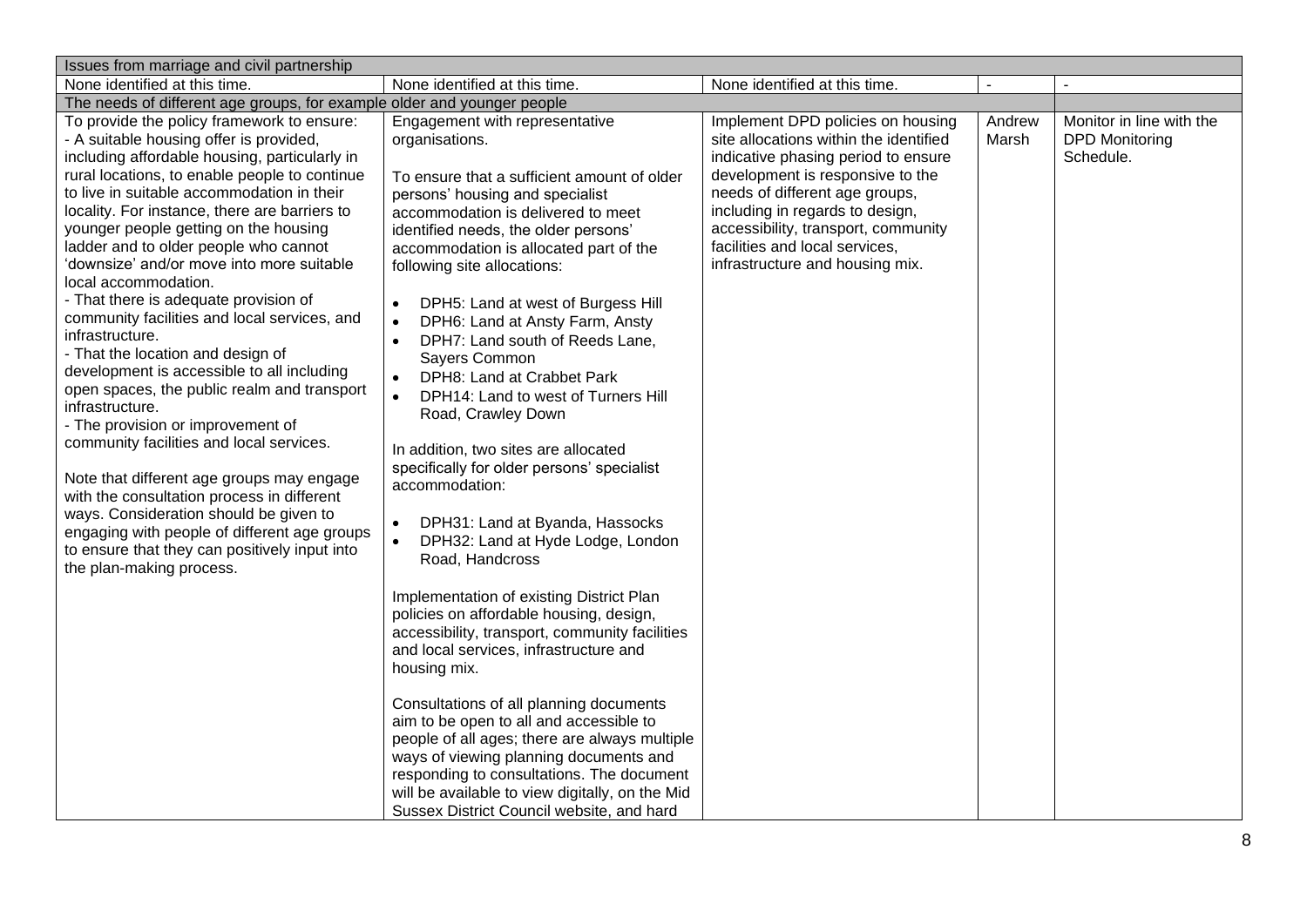|                                                                                                                                                                                                                                                                                                                                                                                                                                                                                                                                                                                                                                                                                                                                                                                                                                                                                                                                                      | copies will be available to view at deposit<br>points around the District.<br>Supporting material is made available on<br>the website which is equipped with 'browse<br>aloud' for those with visual impairments.<br>Consideration given to font size and design<br>layout.<br>Documents written in plain English and<br>terminology used explained in the clearest<br>possible terms.                                                                                                                                                                                                                        |                                                                                                                                                                                                                                                                                                                                                        |                 |                                                                |
|------------------------------------------------------------------------------------------------------------------------------------------------------------------------------------------------------------------------------------------------------------------------------------------------------------------------------------------------------------------------------------------------------------------------------------------------------------------------------------------------------------------------------------------------------------------------------------------------------------------------------------------------------------------------------------------------------------------------------------------------------------------------------------------------------------------------------------------------------------------------------------------------------------------------------------------------------|---------------------------------------------------------------------------------------------------------------------------------------------------------------------------------------------------------------------------------------------------------------------------------------------------------------------------------------------------------------------------------------------------------------------------------------------------------------------------------------------------------------------------------------------------------------------------------------------------------------|--------------------------------------------------------------------------------------------------------------------------------------------------------------------------------------------------------------------------------------------------------------------------------------------------------------------------------------------------------|-----------------|----------------------------------------------------------------|
|                                                                                                                                                                                                                                                                                                                                                                                                                                                                                                                                                                                                                                                                                                                                                                                                                                                                                                                                                      | Officers available to explain the process in<br>person, over the phone and via email.                                                                                                                                                                                                                                                                                                                                                                                                                                                                                                                         |                                                                                                                                                                                                                                                                                                                                                        |                 |                                                                |
| The needs of transgender communities                                                                                                                                                                                                                                                                                                                                                                                                                                                                                                                                                                                                                                                                                                                                                                                                                                                                                                                 |                                                                                                                                                                                                                                                                                                                                                                                                                                                                                                                                                                                                               |                                                                                                                                                                                                                                                                                                                                                        |                 |                                                                |
| None identified at this time.                                                                                                                                                                                                                                                                                                                                                                                                                                                                                                                                                                                                                                                                                                                                                                                                                                                                                                                        | None identified at this time.                                                                                                                                                                                                                                                                                                                                                                                                                                                                                                                                                                                 | None identified at this time.                                                                                                                                                                                                                                                                                                                          |                 |                                                                |
|                                                                                                                                                                                                                                                                                                                                                                                                                                                                                                                                                                                                                                                                                                                                                                                                                                                                                                                                                      | The needs of people who are disadvantaged by socio-economic factors such as low incomes, skill or living in a deprived area                                                                                                                                                                                                                                                                                                                                                                                                                                                                                   |                                                                                                                                                                                                                                                                                                                                                        |                 |                                                                |
| To provide the policy framework to ensure:<br>- The correct amount and distribution of<br>housing and employment development to<br>enhance the economic prosperity of all the<br>district's towns and villages.<br>- A suitable housing offer is provided,<br>including affordable housing, to enable<br>people to live in suitable accommodation and<br>continue to live in their locality.<br>- The integration of affordable housing with<br>open market housing.<br>- That there is adequate provision of<br>community facilities and local services, and<br>infrastructure.<br>- That the location and design of<br>development is accessible to all including<br>open spaces, the public realm and transport<br>infrastructure.<br>- The provision or improvement of<br>community facilities and local services.<br>Note that engagement methods must be<br>accessible to those who are disadvantaged<br>by their socio-economic background to | Engagement with voluntary services,<br>registered social landlords and the business<br>community.<br>Draft policy DPH36: Affordable housing<br>seeks to deliver the amount and type of<br>housing which meets the needs of all<br>sectors of the community which is a key<br>objective of the District Plan.<br>Implementation of existing District Plan<br>policies on housing, including affordable<br>housing and housing mix, and economic<br>development that provide for a range of<br>employment types, community facilities and<br>local services and infrastructure,<br>accessibility and transport. | Implement DPD policies on housing<br>site allocations within the identified<br>indicative phasing period which aim<br>to support the provision of homes for<br>people from all backgrounds in the<br>District, and employment site<br>allocations that aim to improve<br>employment opportunities in the<br>district and support the local<br>economy. | Andrew<br>Marsh | Monitor in line with the<br><b>DPD Monitoring</b><br>Schedule. |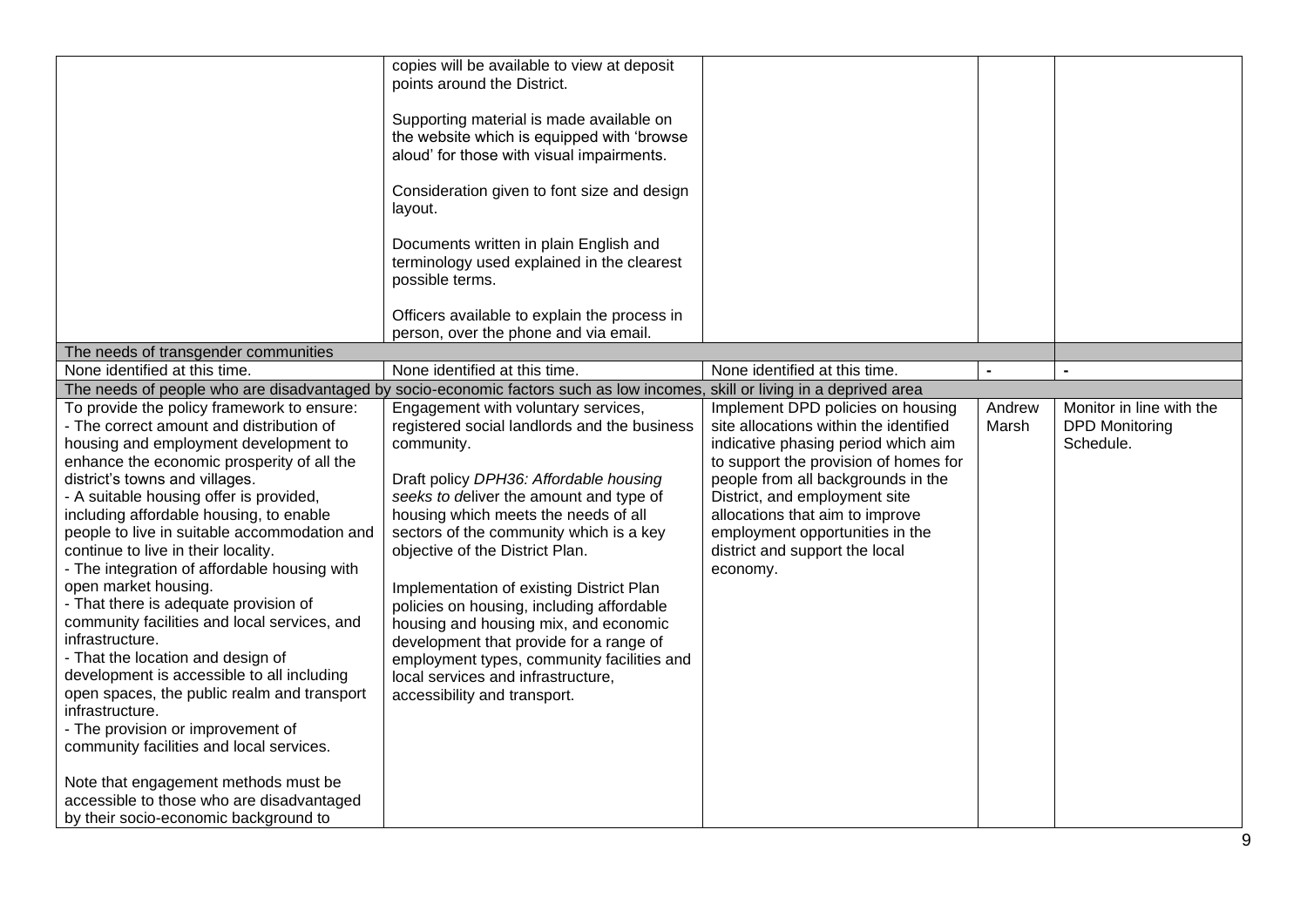| ensure that they can positively input into<br>plan-making process.                                                                                                                                                                                                                                                                                                                                                                                                                                                                                                                                                                                                                                                                                                                                                                 |                                                                                                                                                                                                                                                                                                                                                                                                                                                                                                                                                      |                                                                                                                                                                         |                 |                                                                |
|------------------------------------------------------------------------------------------------------------------------------------------------------------------------------------------------------------------------------------------------------------------------------------------------------------------------------------------------------------------------------------------------------------------------------------------------------------------------------------------------------------------------------------------------------------------------------------------------------------------------------------------------------------------------------------------------------------------------------------------------------------------------------------------------------------------------------------|------------------------------------------------------------------------------------------------------------------------------------------------------------------------------------------------------------------------------------------------------------------------------------------------------------------------------------------------------------------------------------------------------------------------------------------------------------------------------------------------------------------------------------------------------|-------------------------------------------------------------------------------------------------------------------------------------------------------------------------|-----------------|----------------------------------------------------------------|
|                                                                                                                                                                                                                                                                                                                                                                                                                                                                                                                                                                                                                                                                                                                                                                                                                                    |                                                                                                                                                                                                                                                                                                                                                                                                                                                                                                                                                      |                                                                                                                                                                         |                 |                                                                |
| The needs of people who live in a rural area                                                                                                                                                                                                                                                                                                                                                                                                                                                                                                                                                                                                                                                                                                                                                                                       |                                                                                                                                                                                                                                                                                                                                                                                                                                                                                                                                                      |                                                                                                                                                                         |                 |                                                                |
| To provide the policy framework to ensure:<br>- The correct amount and distribution of<br>housing development to enhance the<br>economic prosperity of all the district's<br>villages.<br>- A suitable housing offer is provided in rural<br>locations, including affordable housing, to<br>enable people to live in suitable<br>accommodation and continue to live in their<br>locality.<br>- The integration of affordable housing with<br>open market housing where possible.<br>- That there is adequate provision of<br>community facilities and local services, and<br>infrastructure.<br>- That the location and design of<br>development is accessible to all including<br>open spaces, the public realm and transport<br>infrastructure.<br>- The provision or improvement of<br>community facilities and local services. | Engagement with Parish Councils,<br>representative groups and local<br>communities.<br>Implementation of draft policy DPC3 New<br>Homes in the Countryside; recognises that<br>exceptional circumstances may exist that<br>justify new homes in the countryside.<br>Implementation of District Plan Draft Policy<br>DPH32: Rural Exception Sites allows for<br>the provision of rural exception sites, and<br>DPE7: Sustainable Rural Development and<br>the Rural Economy allows for new small<br>scale economic development in the<br>countryside. | Implement DPD policies on housing<br>site allocations within the identified<br>indicative phasing period that support<br>sustainable development in rural<br>locations. | Andrew<br>Marsh | Monitor in line with the<br><b>DPD Monitoring</b><br>Schedule. |